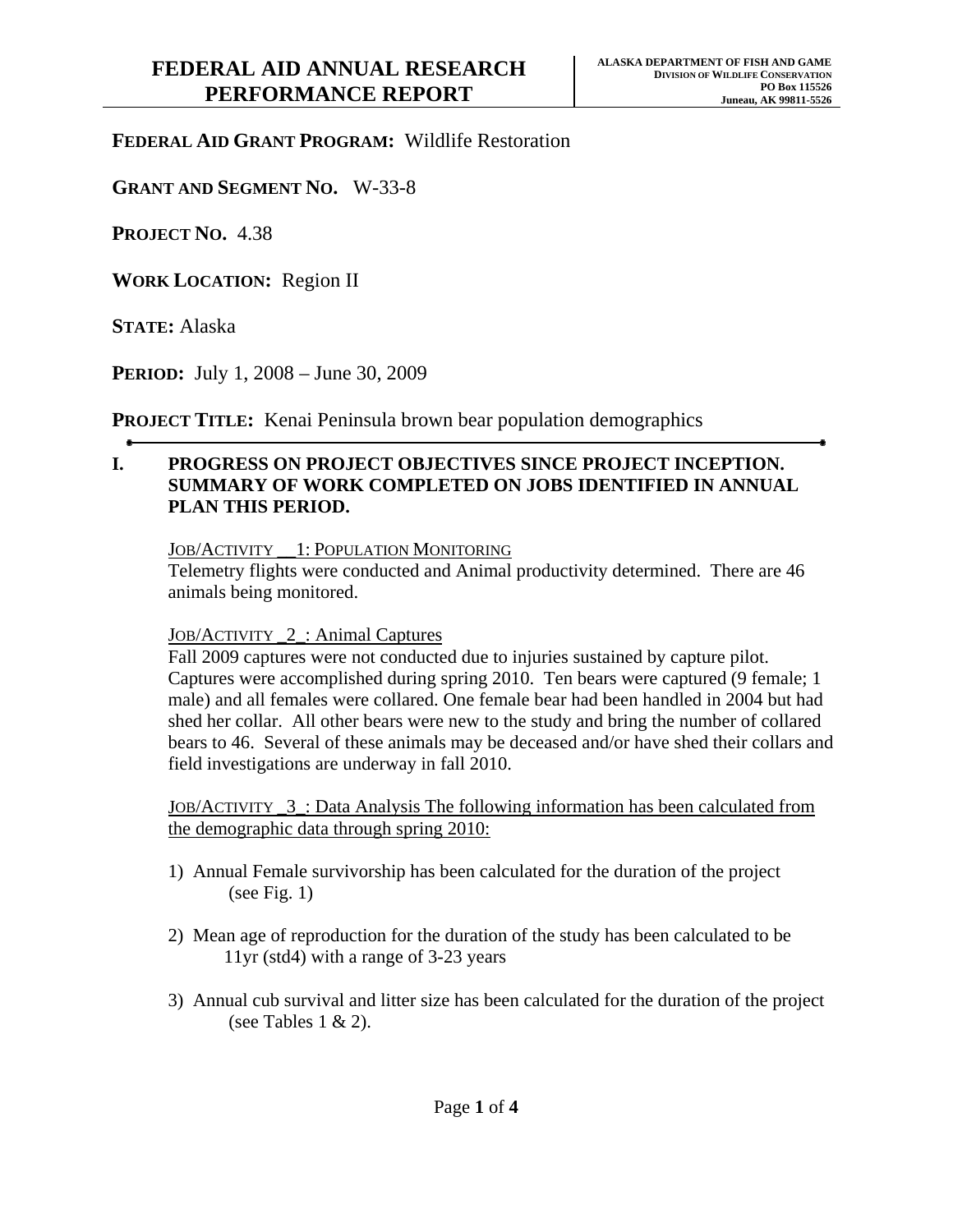4) Parameters from Tables 1 and 2 and Figure 1 were applied to a basic Excel spreadsheet population model written by Testa (perso comm..) and based upon Eberhardt and Siniff (1977). The age of first parturition was assigned 5 years with a range of 4 to 7. Mean annual birth rate was calculated from female cubs per female (assuming 50:50 ratio). An interbirth interval of 3.08 (3.05 to 3.17) was calculated from demographic data. Lambda was calculated to be 1.027 with upper and lower bounds of 1.028 and 0.982, respectively.

## Job/Activity\_\_4: Reporting/Meeting

Multiple meetings were held with USFS and USFWS the efficacy of a DNA based markrecapture protocol for the Kenai Peninsula. Despite vigorous ADFG dissent, the USFWS chose to conduct a grid-based mark-recapture effort. It is presumed the results will require ADFG discussion.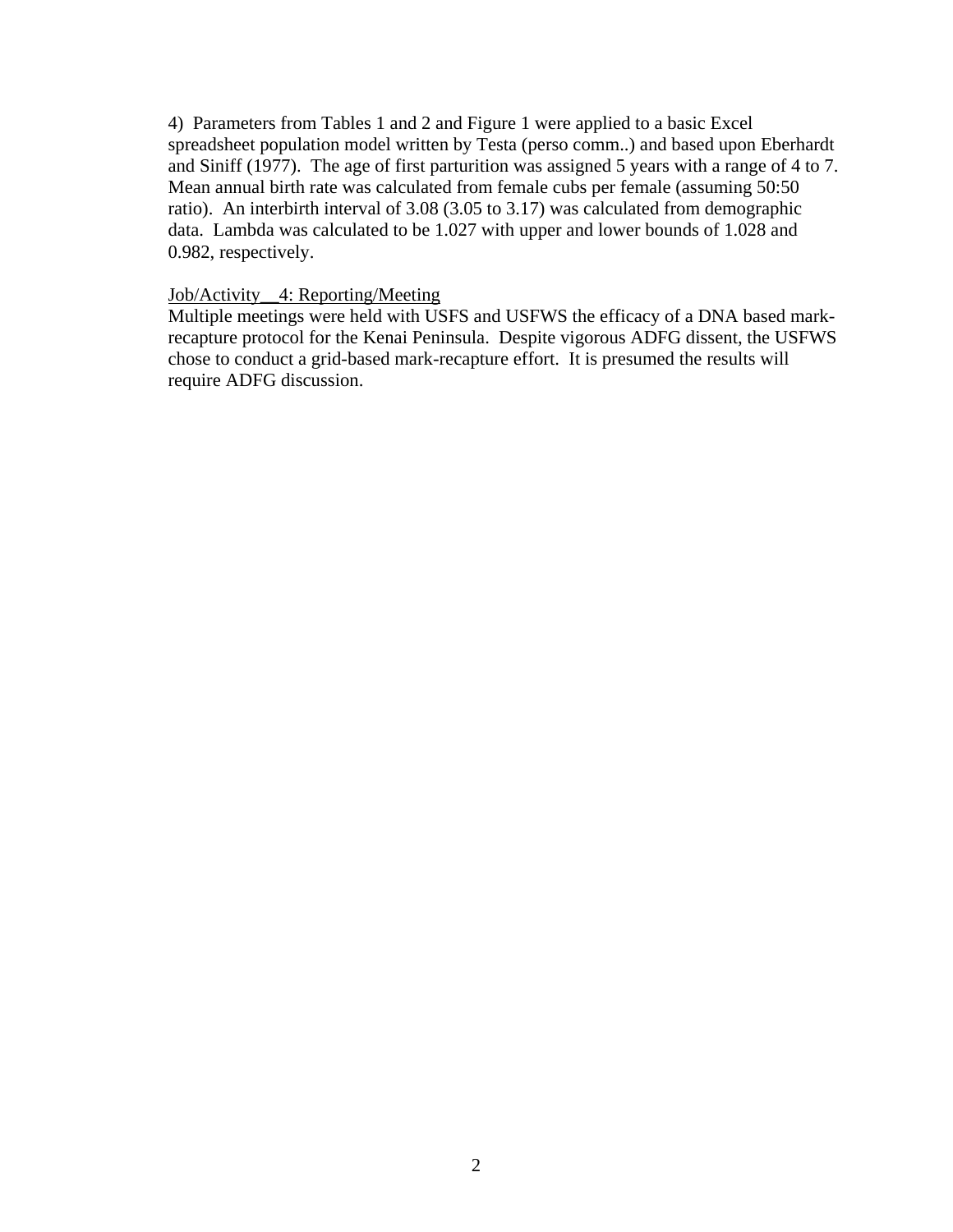# **FEDERAL AID ANNUAL RESEARCH PERFORMANCE REPORT**



# Page **3** of **4**